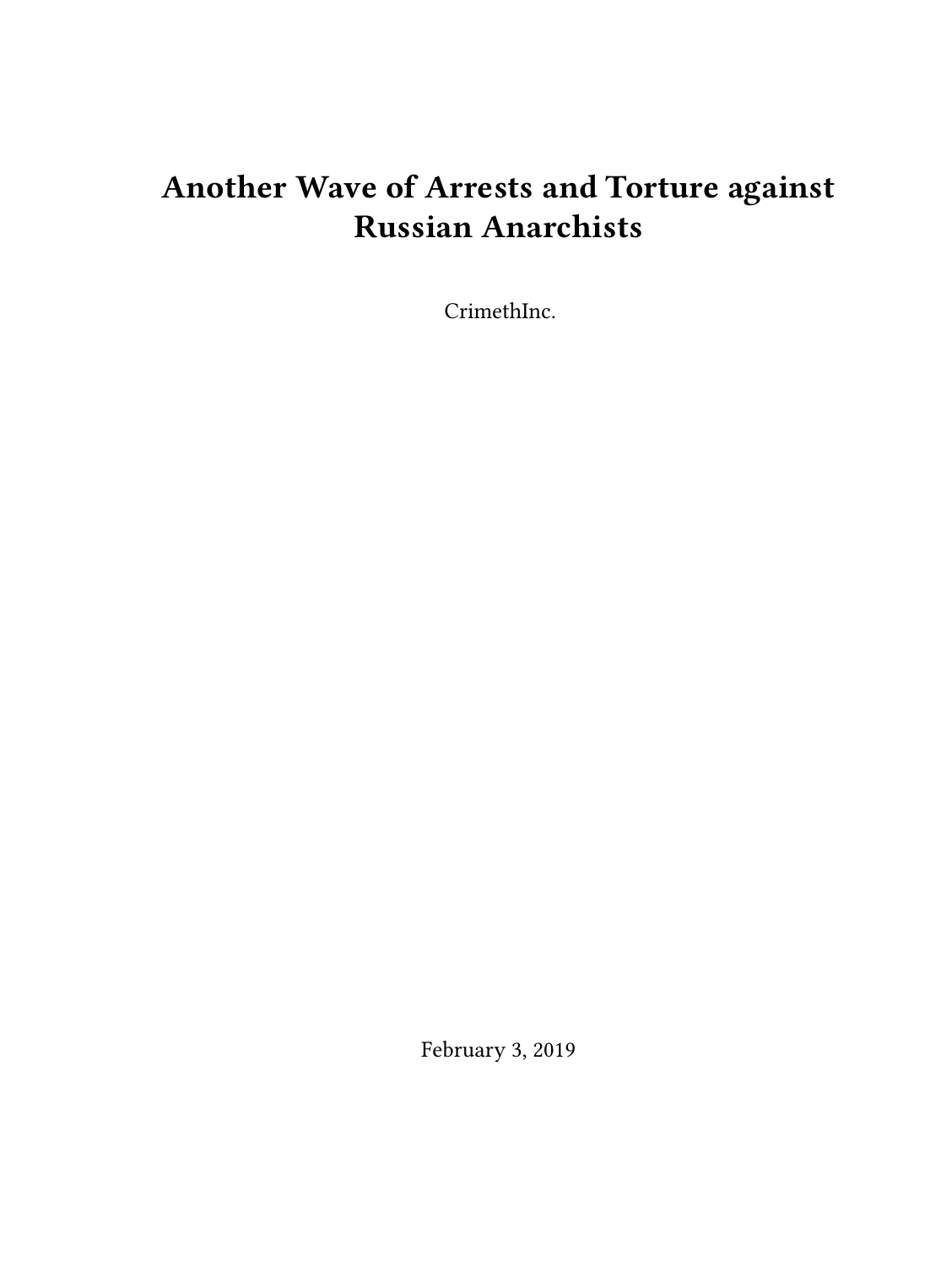## **Contents**

| An Open Letter in Support of Mathematician Azat Miftakhov | $\overline{4}$ |
|-----------------------------------------------------------|----------------|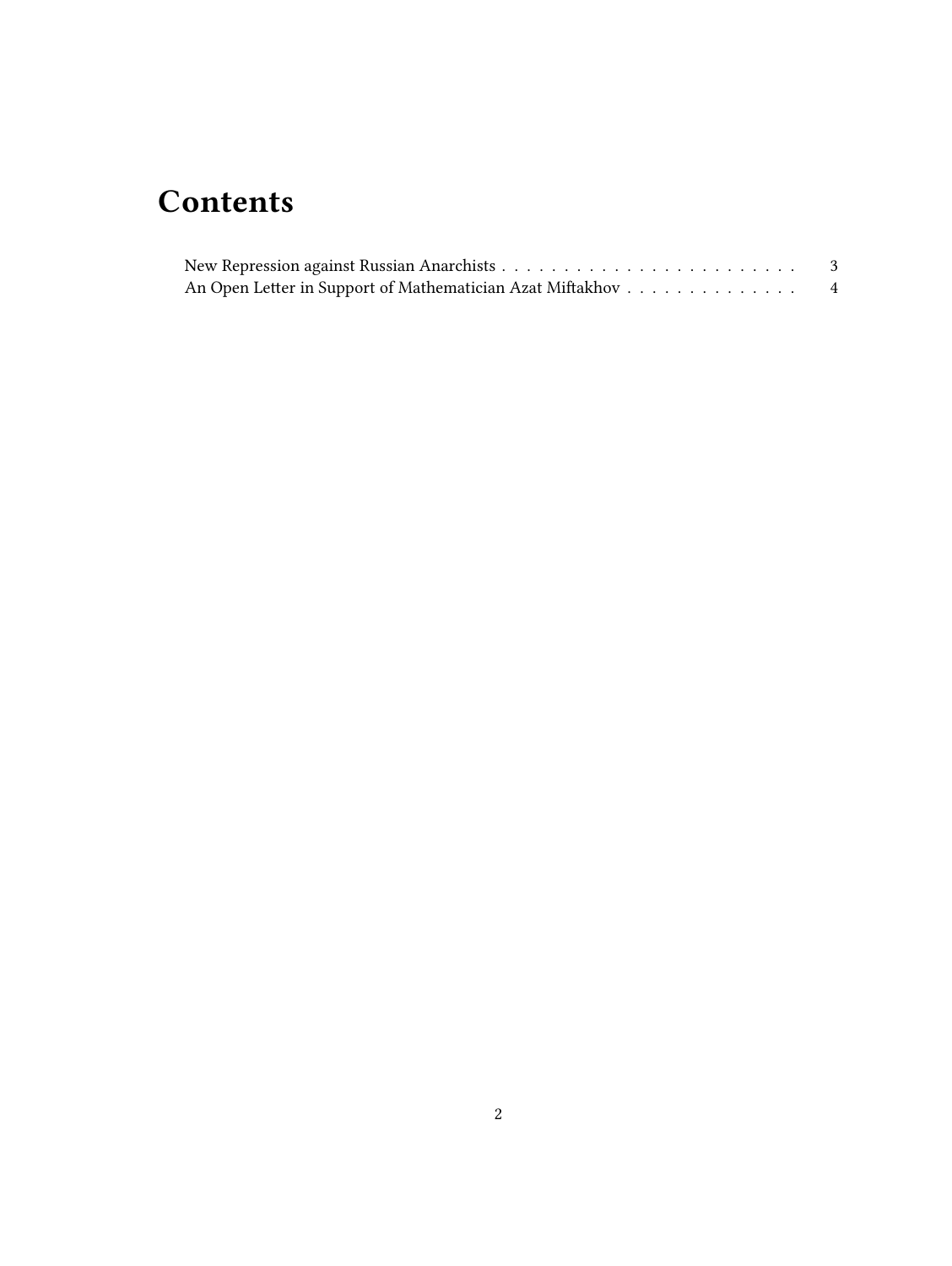On February 1, 2019, officers of the FSB, the Russian state security apparatus descended from the KGB, arrested a dozen people in the latest wave of their campaign of repression against accused anarchists throughout the country. After brutally torturing them over the following 24 hours in order to force them to agree to incriminating statements, they released 11 of them. The twelfth arrestee, Azat Miftakhov, temporarily disappeared within the legal system while the FSB continued torturing him and refusing his lawyer access to him. This is just the most recent of a series of events in which the FSB have systematically employed torture to force arrestees to sign false confessions in order to fabricate "terrorist conspiracies" involving activists. This pattern will continue until people put enough pressure on the Russian government to discourage it from disappearing and torturing young people—or else, if this does not occur, until the secret police serving other governments, emboldened by the successes of the FSB, escalate their own use of torture and fabricated "conspiracies" to suppress activism in other countries as well.

The latest innovation of the FSB is to torture arrestees into making false statements to state media channels as well as police. After FSB agents tortured him with electroshock for two hours in the back of a car, arrestee Daniel Galkin was dragged before a reporter from the state television "First Channel" (Perviy Canal) and ordered to make statements discrediting the anarchist movement. All this is familiar from the methods that the state used against dissident communists in the 1930s under Stalin. Upon his release, Galkin made a public statement about the torture to which he was subjected and the methods the FSB used to terrorize him.

"I will speak, I will express what happened however I can, through all possible means and resources, I will do everything I can to tell people. I sleep very badly. I sleep and it seems to me that they will come after me, knock the door down and take me somewhere to the forest, because in Russia this is done to people, to activists."

-Daniel Galkin on his experience of torture and being forced to make false statements to the Russian state media

Azat Miftakhov is a graduate student of the Faculty of Mechanics and Mathematics of Moscow State University, where his colleagues have signed an open letter of support for him, reproduced below.

## <span id="page-2-0"></span>**New Repression against Russian Anarchists**

*This text reached us from Russian comrades who coordinate legal support and solidarity for anarchists targeted by the FSB.*

On February 1, in Moscow, the Russian FSB raided several flats and arrested 10 people on charges of "conspiracy." All of them were released after day-long interrogation and physical torture, except one person, Azat Miftakhov. He is accused of "fabricating explosives" and being a member of a "radical anarchist organization Narodnaya Samooborona" (Peoples' Self-Defense). Over the past year, this organization has become the main target of police repression in Russia: several accused members of the group have been arrested, tortured, or threatened. Some had to leave the country under threat of long prison terms and torture.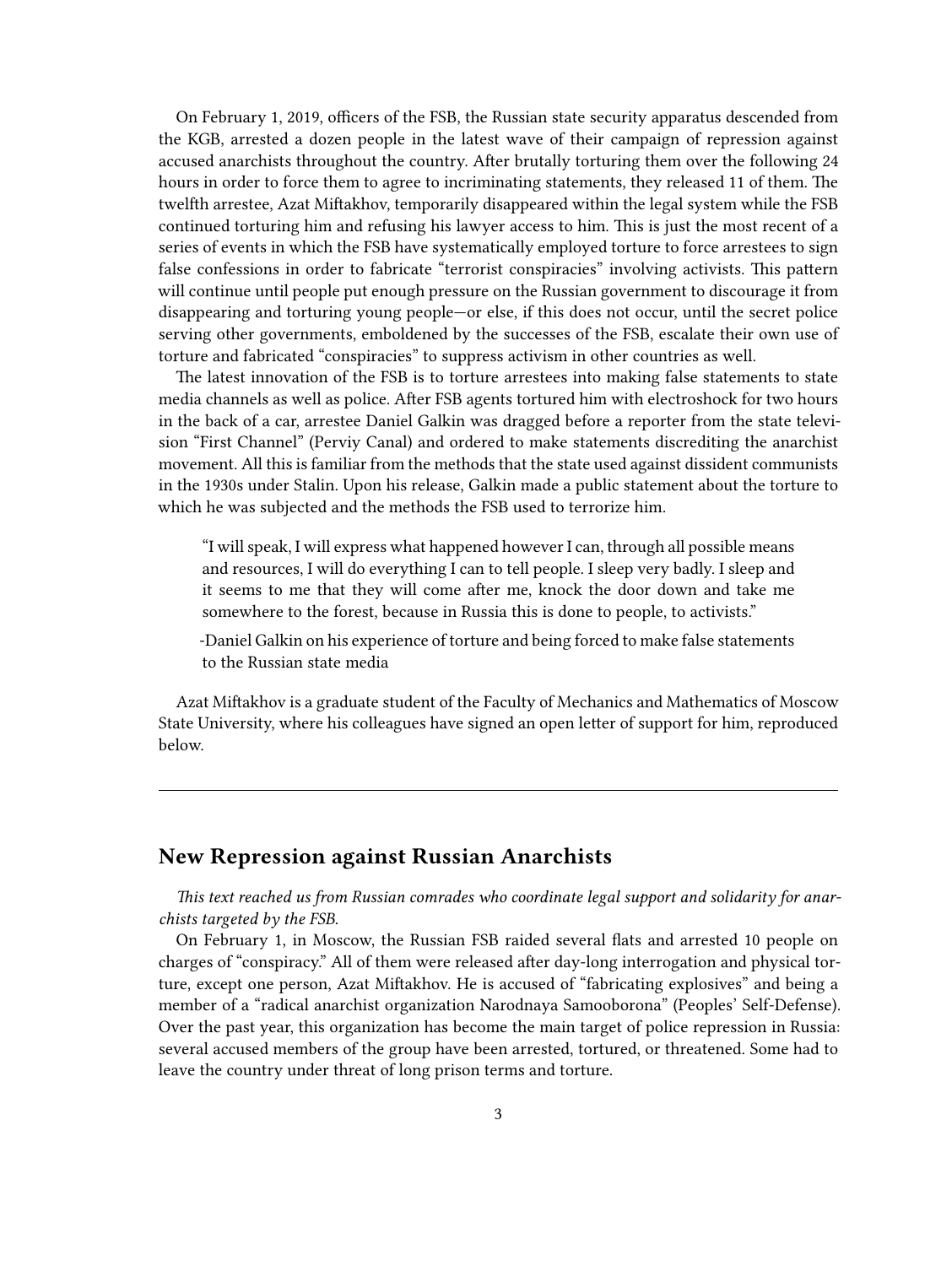One of the arrested anarchists, Daniil Galkin, has reported about the torture. After his arrest, he was beaten and tortured with electroshock in the police car for two or three hours. Under torture, Galkin was forced to say that Azat Miftakhov was an anarcho-communist and took part in anarchist actions. Galkin was forced to give an interview that was compromising anarchists to a federal TV-channel "First Channel" (Perviy Canal), and to promise to "collaborate with the police by providing information about anarchist actions."

In the police station of Balashiha in the Moscow region, Galkin saw Azat: he was threatened by the FSB officers, and his arms were wringed. According to Galkin, Azat "did not look like a human being" as a consequence of the torture. He also said he heard the screams of one of the arrested women activists, who was kept in the room next to his. He also heard that one of the arrested anarchists had cut his veins and taken pills in order to avoid further torture in hopes of not giving any information about other comrades. According to other witnesses and journalists, that person was Azat Miftakhov.

Azat was kept in detention in that police station until late at night; he was not permitted to see his lawyer. At night, he was dragged out of the police station right past his lawyer, who had been waiting for him, and conducted in an unknown direction. We do not know anything about his actual location, as of February 2 at 6 pm. We think he's still being tortured and forced to give information about his comrades and himself.

We ask for solidarity actions, the spreading of this news, and financial support.

In Russia (and the recently annexed territories, such as Crimea), there are currently several penal cases in which anarchists are facing "terrorist" charges. These include the "Network" case, the case against anarchist Vyatcheslav Lukichev, the case against anarchist Kirill Kuzminkin, and the case against Crimean anarchist Evgeniy Karakashev.

## <span id="page-3-0"></span>**An Open Letter in Support of Mathematician Azat Miftakhov**

*The following text was published in Russian and English.*

Considering different sources, on February 1, 2019, Azat Miftakhov, postgraduate of the Faculty of Mechanics and Mathematics of Moscow State University, was detained on suspicion of manufacturing explosives. He was tortured by the police and Russian Security Service; according to the words of Daniil Galkin, who was detained together with Azat, "he no longer looked like a human being." Torture had been used to obtain testimony against Miftakhov. Security forces are concealing Miftakhov's location from his lawyer Svetlana Sidorkina. At the time of this publication, she was not admitted to her client. Consequently, according to information from the lawyer and other detainees, Azat tried to cut his veins.

Azat Miftakhov just started his mathematical career: his first mathematical paper, "On weak convergence of finite-dimensional and infinite-dimensional distributions of random processes" in collaboration with Professor Vladimir I. Bogachev, was published in 2016.

We, the undersigned representatives of the mathematical community and others in solidarity with them, are extremely concerned about the current situation. We demand that the authorities report the location of mathematician Azat Miftakhov and his health status immediately, and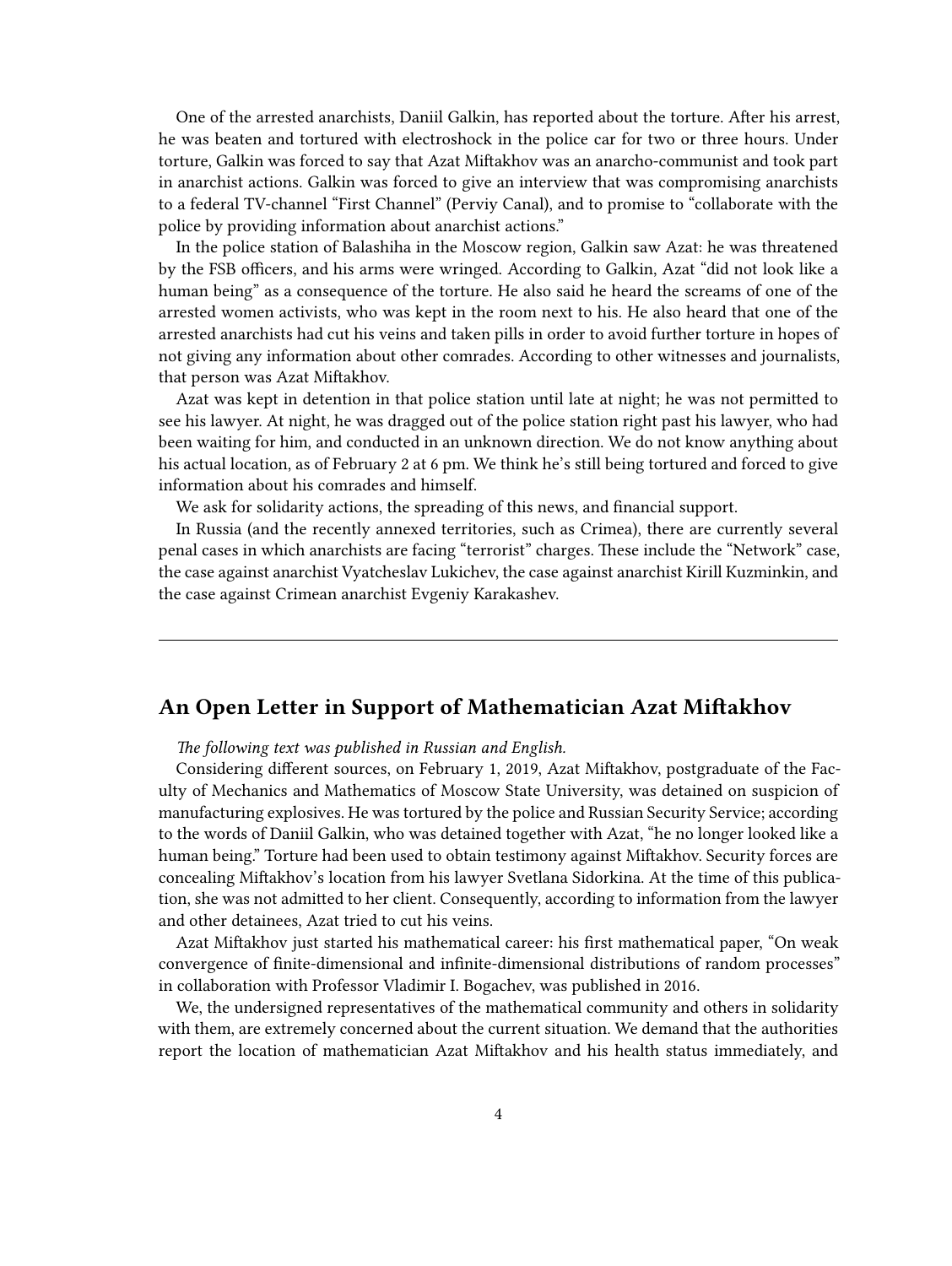admit the lawyer to see him. We also demand that they stop torturing Miftakhov and the other detainees, and we call for a transparent and fair trial.

Signatories: Balaram Usov Roman Krutowski Ilya Dumansky Rodion Deev Konstantin Loginov Dmitriy Korshunov Bogdan Zavyalov Anna Dmitrieva

**Update I:** Azat Mivtahov has been found in the police station in Balashikha, Moscow region. The investigator claims he was arrested only at 19:10 pm on February, 2. Azat and his lawyer confirmed the use of torture.

**Update II:** Azat was finally brought to court to be arrested on the accusation of making explosives. The first court appearance was postponed for 72 hours, because the investigators had done such a poor job of preparing the documents. Than Azat was "released" and immediately arrested under completely different charges of hooliganism committed by a group. This is a year-old case about a broken window and smoke bomb in the office of Putin's party, "United Russia." The only proof in this case against Azat is the testimony of a secret witness who claims to remember only Azat's "expressive" eyebrows. The second court appearance was also postponed for 72 hours for the same reason; then they arrested Azat and put him in pretrial detention.

It seems that they have no evidence against Azat but are using any excuse to keep him arrested.